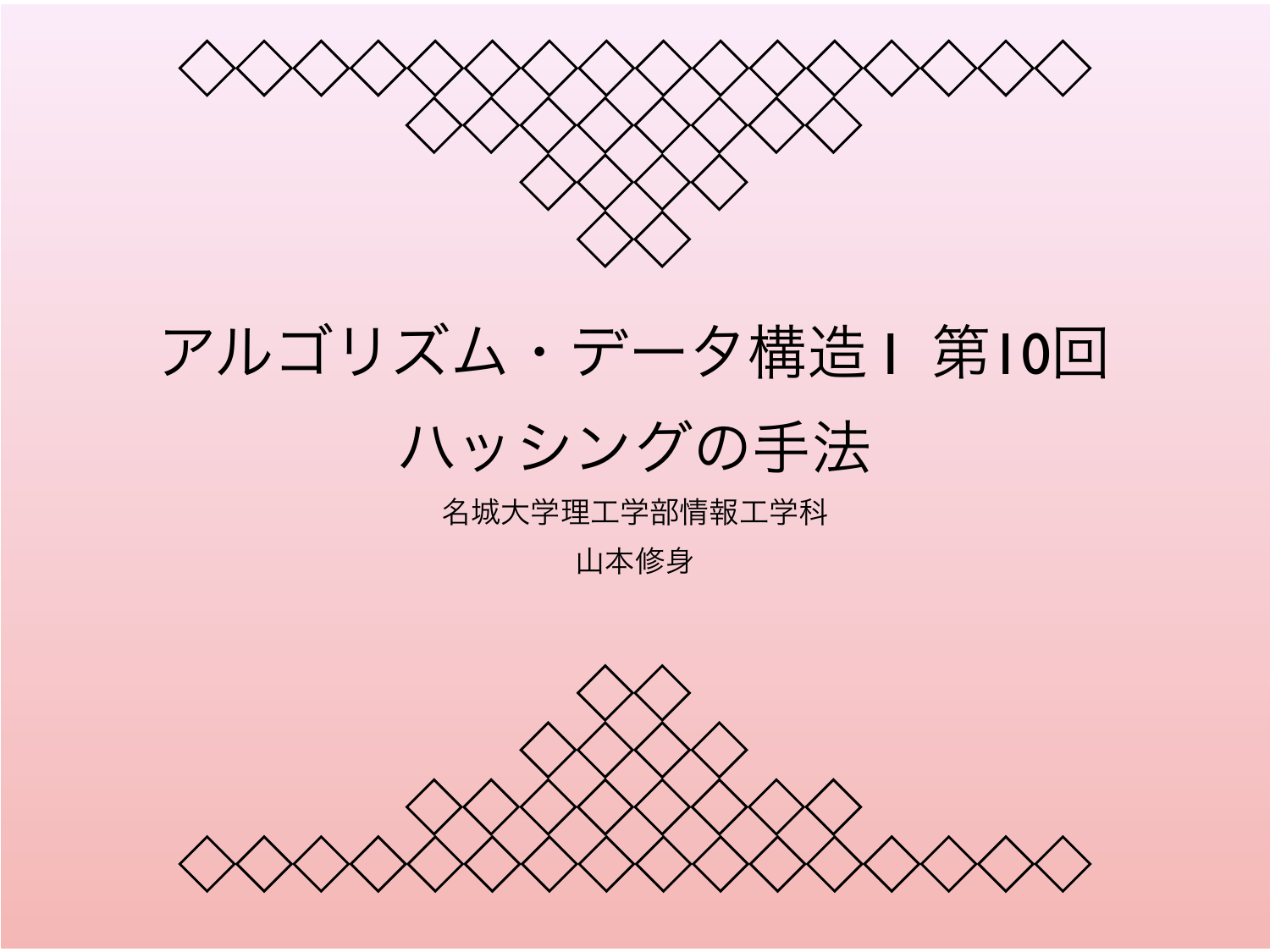

文字の番号を取得する

• 計算機内部では文字は数と結びつけられている.アルファベッ ト文字と7ビット整数との標準的な結びつきとしてASCII (American Standard Code for Information Interchange) と呼ばれる コード体系がある.

```
function charCode(str){
   var m = []for (var i = 0; i < str.length; i++) {
      code = str.charCodeAt(i)
      m.push(code.toString(16))
    }
    puts(str)
    puts(m.join("-"))
}
```
Meijo University 4d-65-69-6a-6f-20-55-6e-69-76-65-72-73-69-74-79

```
charCode("Meijo University")
```
2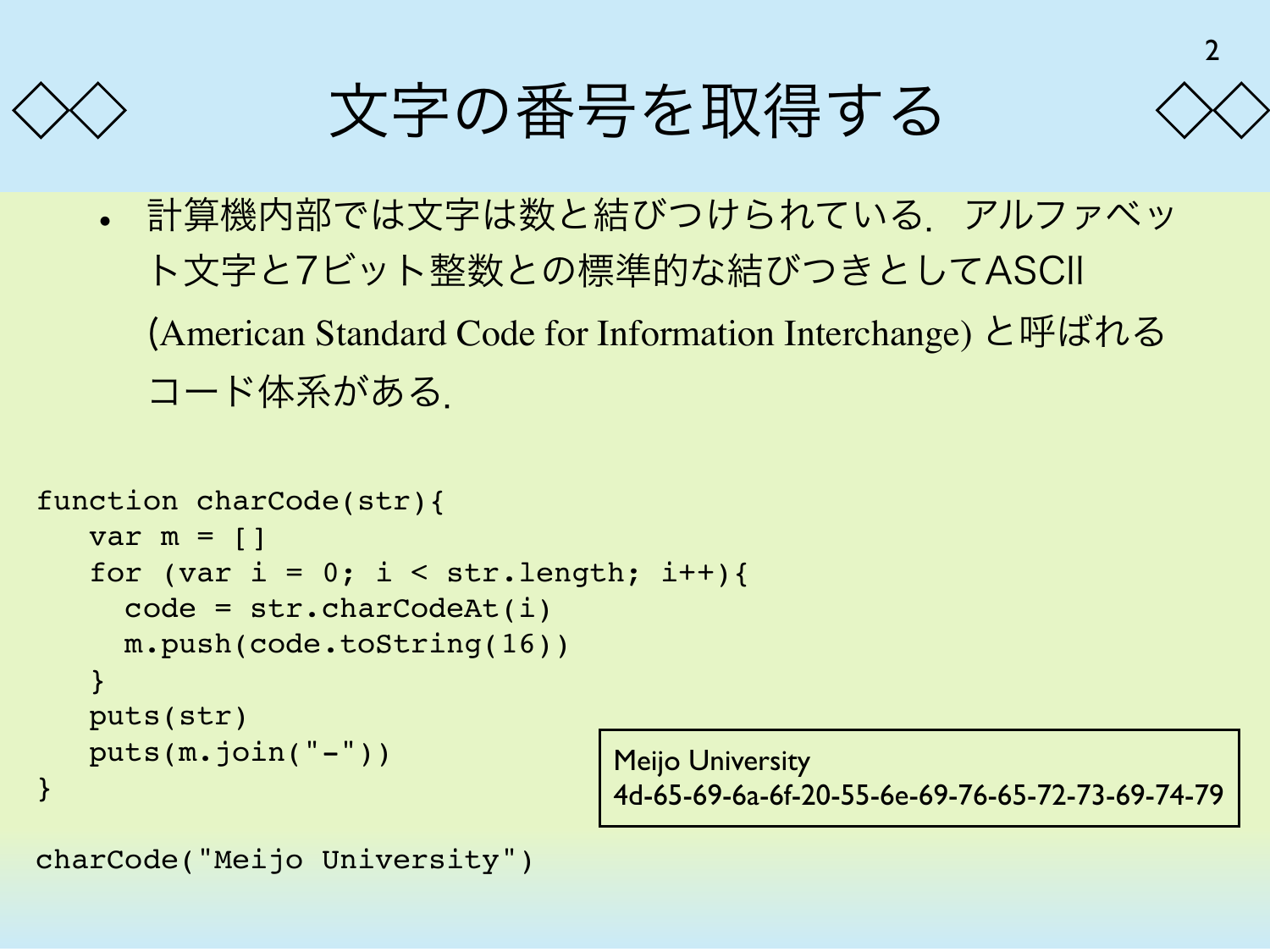

3

- データを一つ指定するとそれに対してある範囲の整数を計算す る関数を考える.関数値はなんでも良いが,同じデータを入れ たときは同じ値が返ってくる必要がある.
- このような関数をハッシュ関数 (hash function) と呼ぶ.

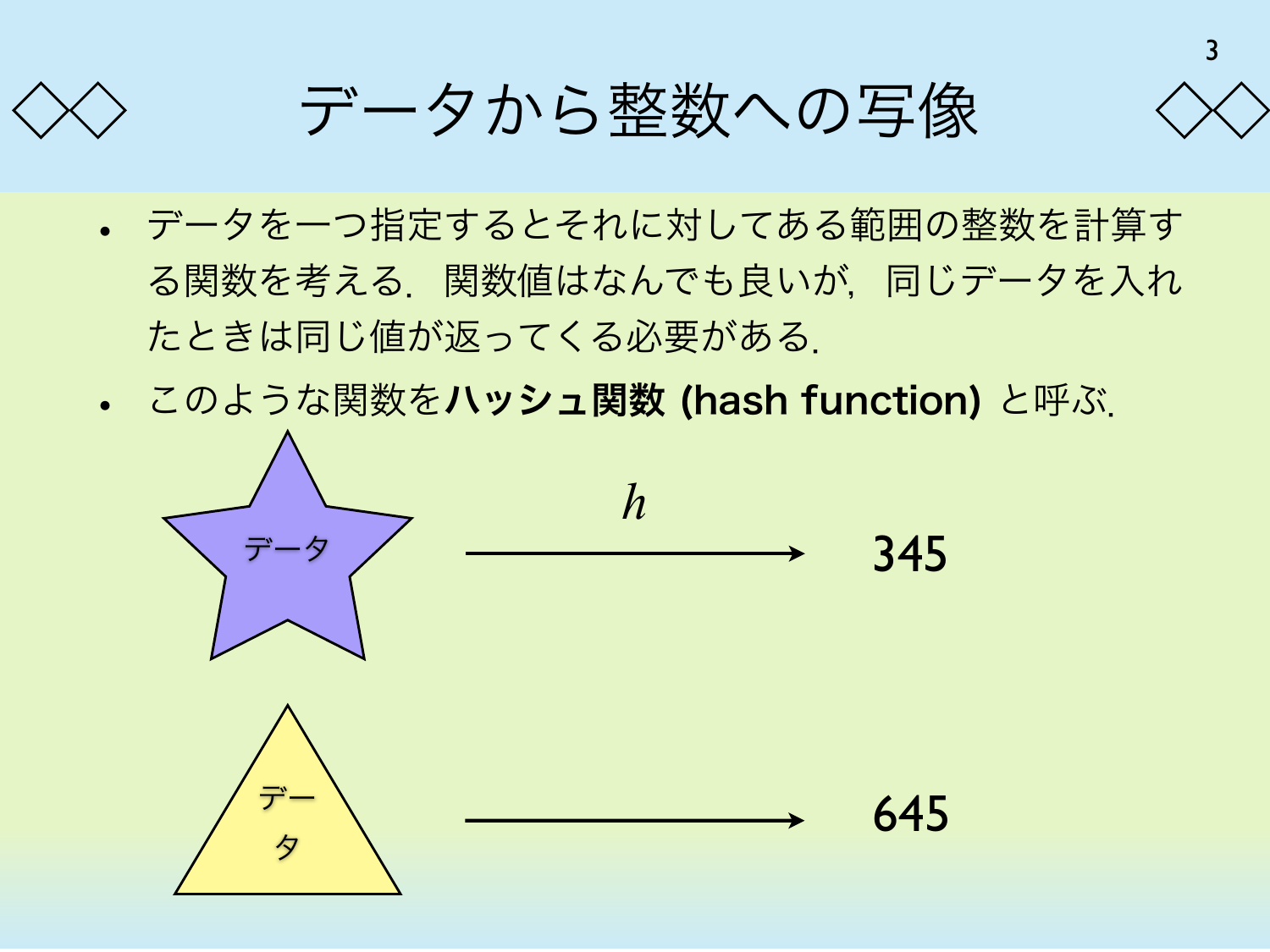文字列データのハッシュ関数



• 文字列データを数に変換する関数を作ってみる.

```
function h(s){
   var n = 0for (var i = 0; i < s.length; i++){
      n = (n * 234 + s.charCodeAt(i)) % 103
    }
    return n
}
var strs = ["meijo", "university", "abc",
     "shiogama","yagoto", "ueda", "hara",
     "irinaka", "yagoto-nisseki", "kanayama"]
for (var i = 0; i < strs.length; i++) {
    puts(stats[i] + " : " + h(strs[i]))}
```

```
meijo : 7
university : 12
abc : 96
shiogama : 2
yagoto : 44
ueda : 69
hara : 40
irinaka : 6
yagoto-nisseki : 83
kanayama : 57
```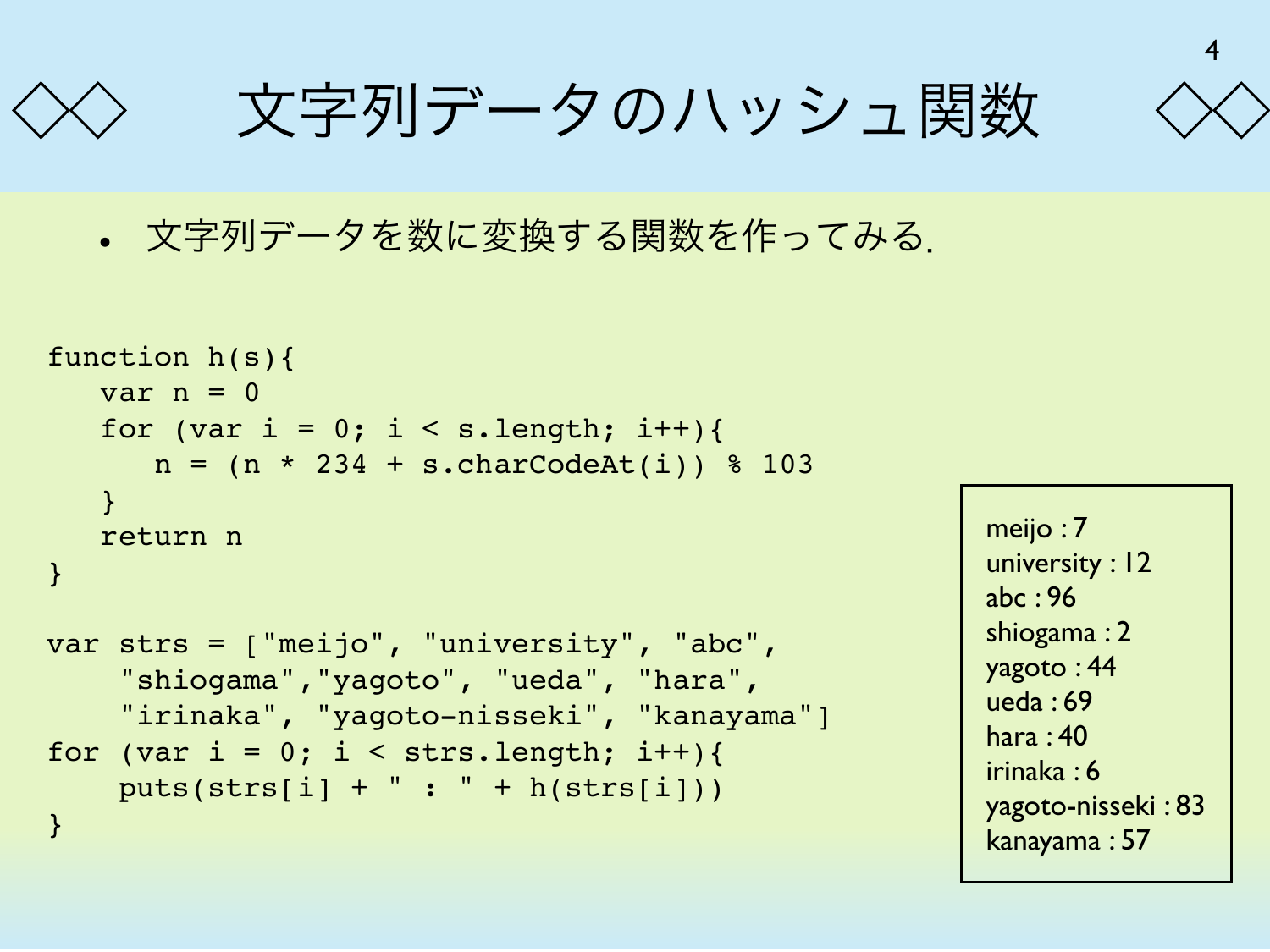

• 配列のハッシュ関数が指し示す場所にデータを入れる

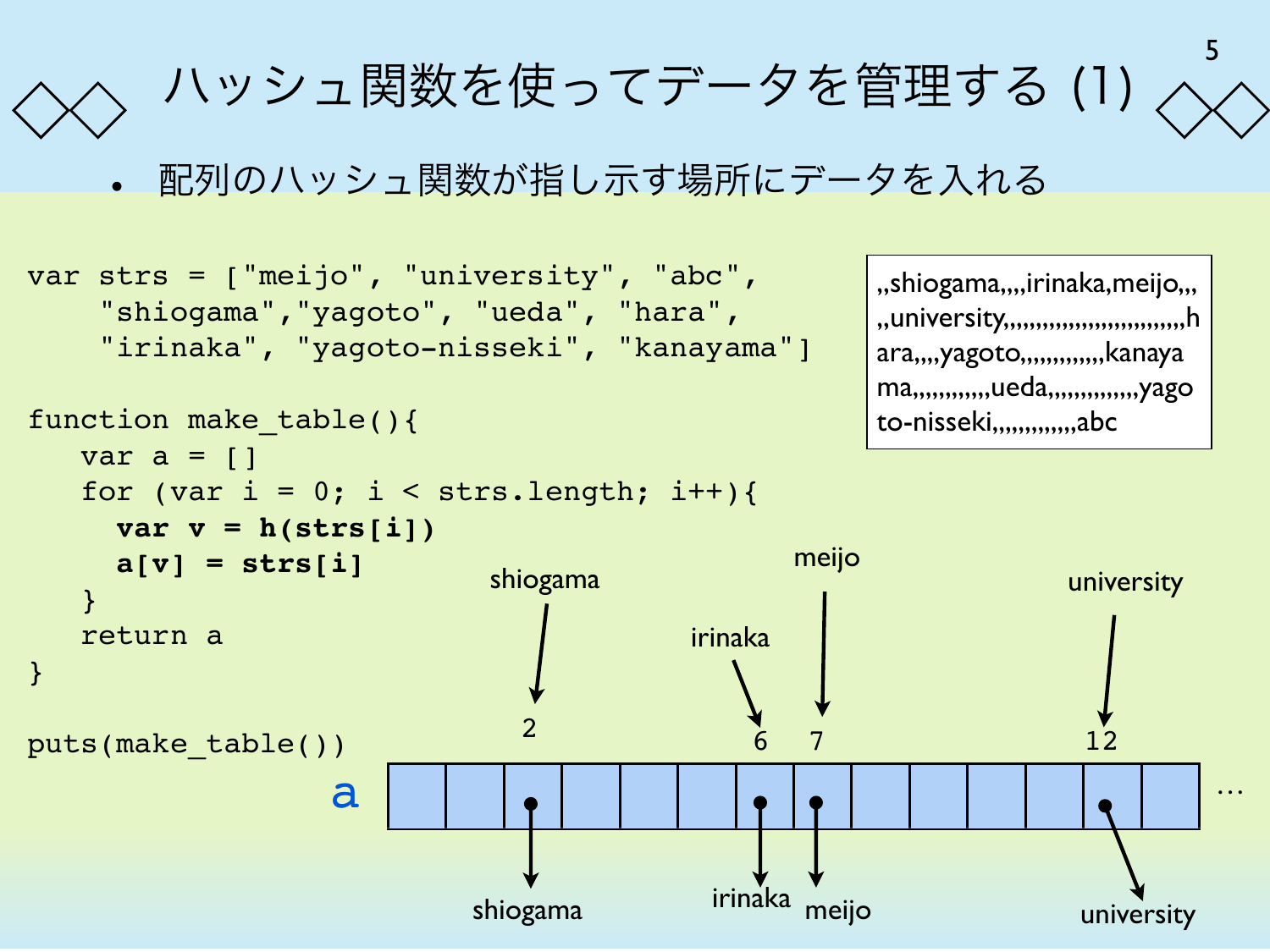## ハッシュ関数を使ってデータを管理する (2)

6

irinaka

• 配列の中からデータを探し出す

```
var a = make table()function search(s){
 m = a[h(s)] if (m === undefined) puts(s + " is undefined")
   else puts(m)
}
                                               foo is undefined
               ↑未定義値
```
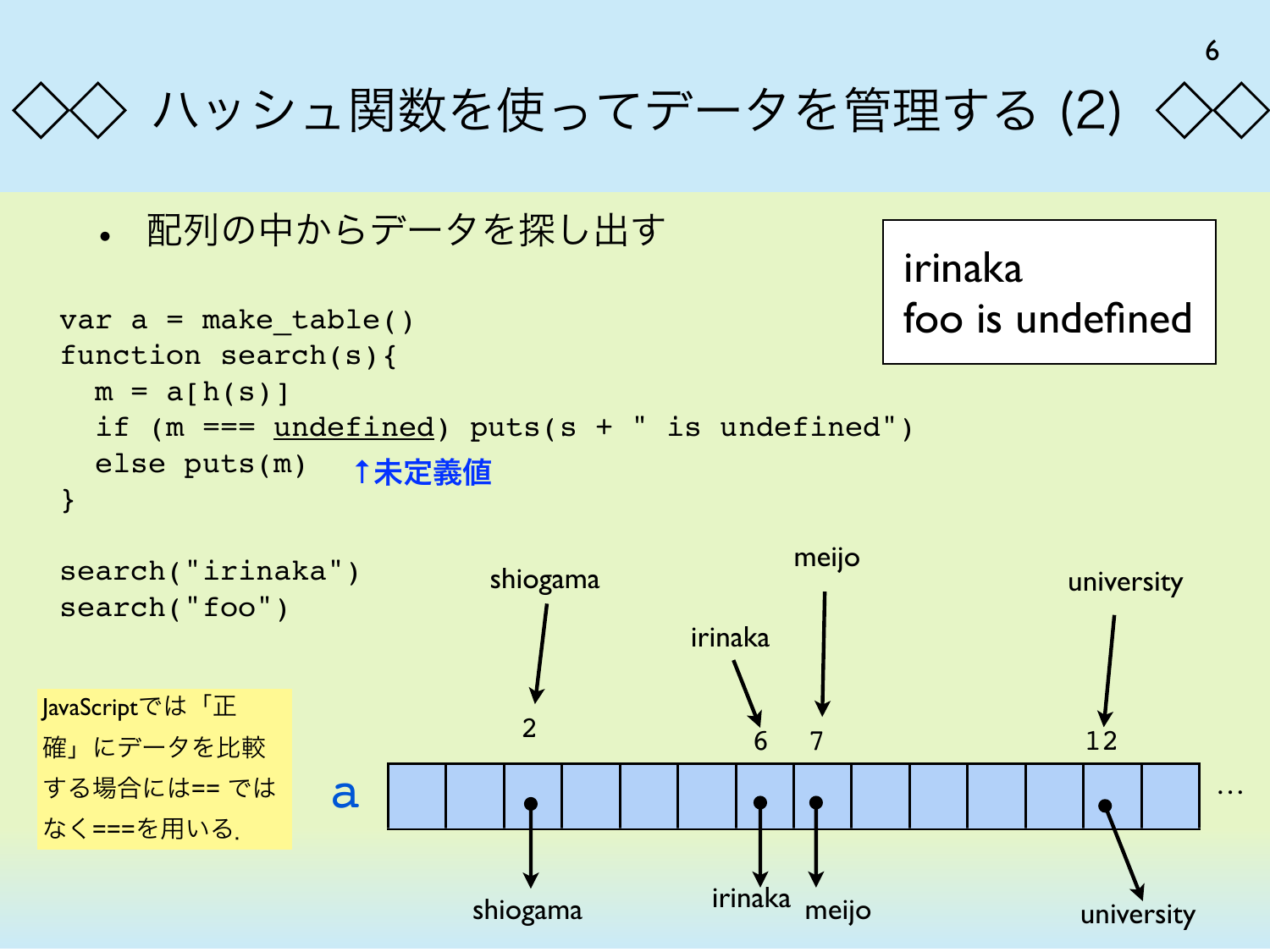```
ハッシュ関数を使ってデータを管理する (3)
```
• データを削除する. 削除もハッシュ関数値を用いてその場所に 要素があれば削除する

```
function delete element(s){
 var val = a[h(s)] if (val === undefined)
     puts("cannot delete " + s + ".")
   else{
    a[h(s)] = undefined puts("ok. " + s + " has been deleted.")
   }
}
```

```
delete element("irinaka")
delete element("foobar")
search("irinaka")
```
ok. irinaka has been deleted. cannot delete foobar. irinaka is undefined

7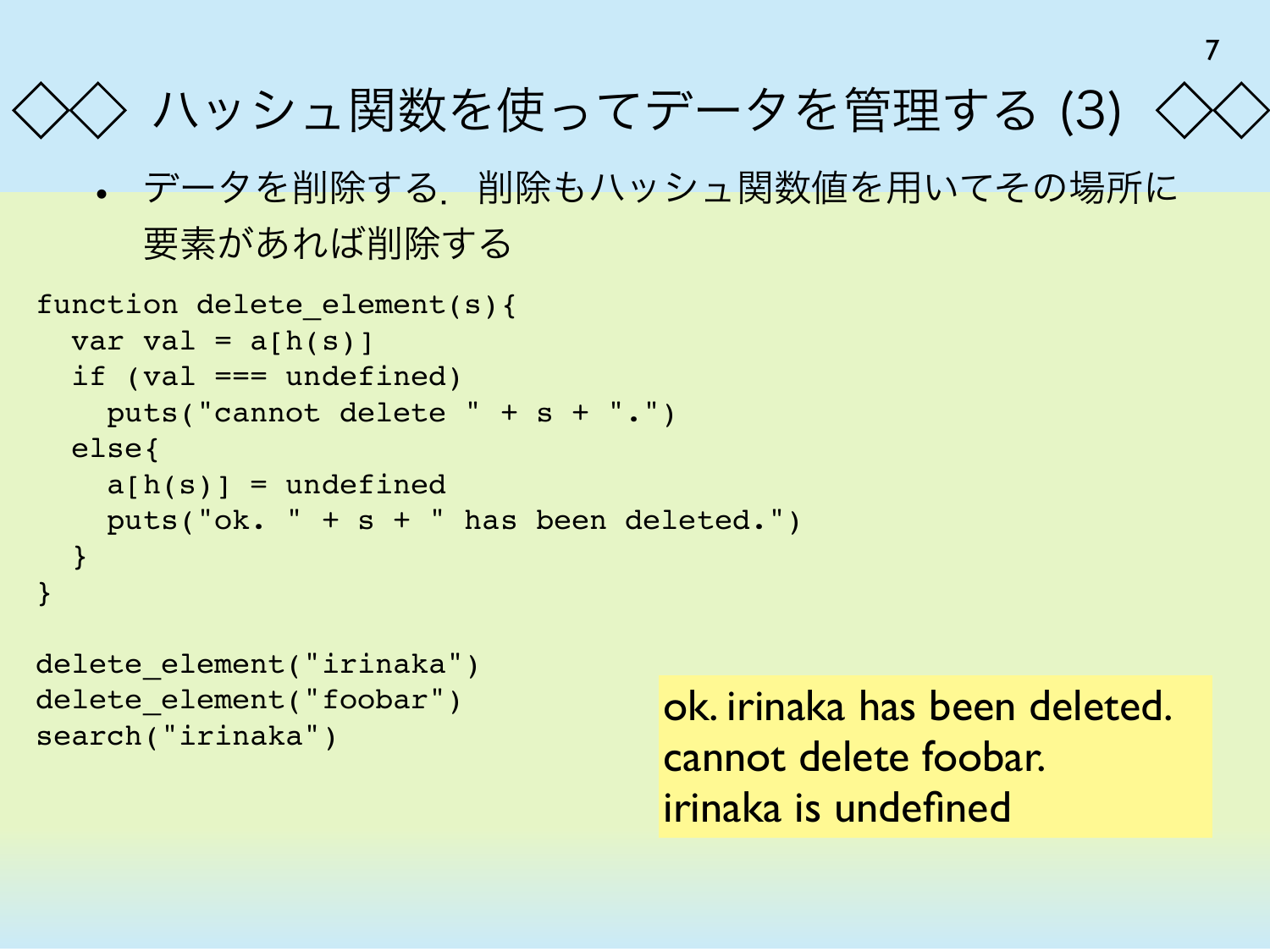ハッシュ法の問題点

• ここで示した例の場合にはうまく行ったが,ハッシュ関数値が 異なる要素について同じ値になるとうまくいかない.

```
function h(s){
   var n = 0for (var i = 0; i < s.length; i++){
      n = (n * 234 + s.charCodeAt(i)) % 13
    }
    return n
}
var strs = ["meijo", "university", "abc",
     "shiogama","yagoto", "ueda", "hara",
     "irinaka", "yagoto-nisseki", "kanayama"]
for (var i = 0; i < strs.length; i++) {
    puts(strs[i] + " : " + h(strs[i]))}
```
meijo : 7 university : 4 abc : 8 shiogama: 6 yagoto : 7 ueda : 6 hara : 6 irinaka : 6 yagoto-nisseki : 1 kanayama : 6

shiogama, ueda, hara, irinaka, kanayama は皆同じ値になってしまう. これで はテーブルに書き込めない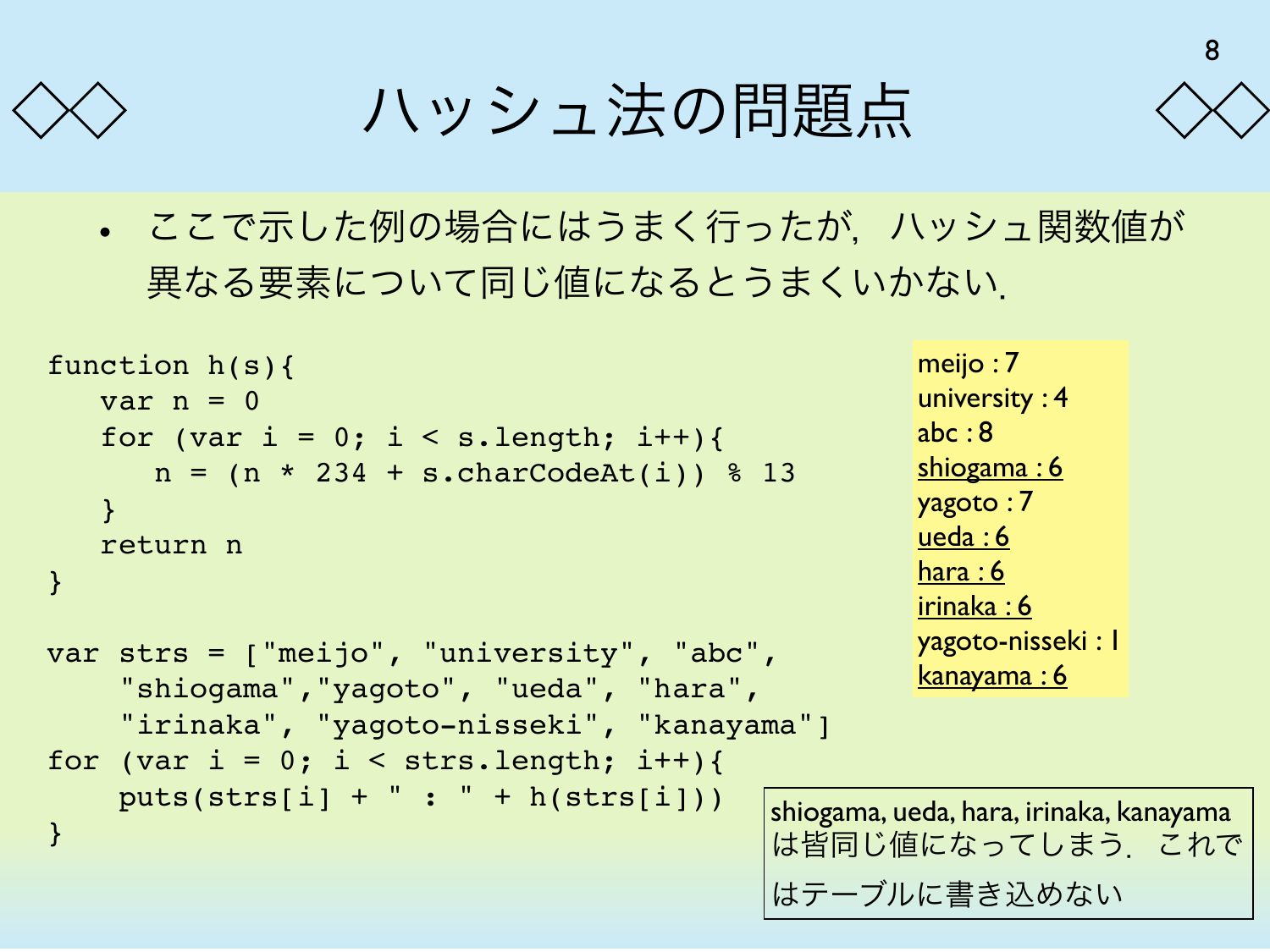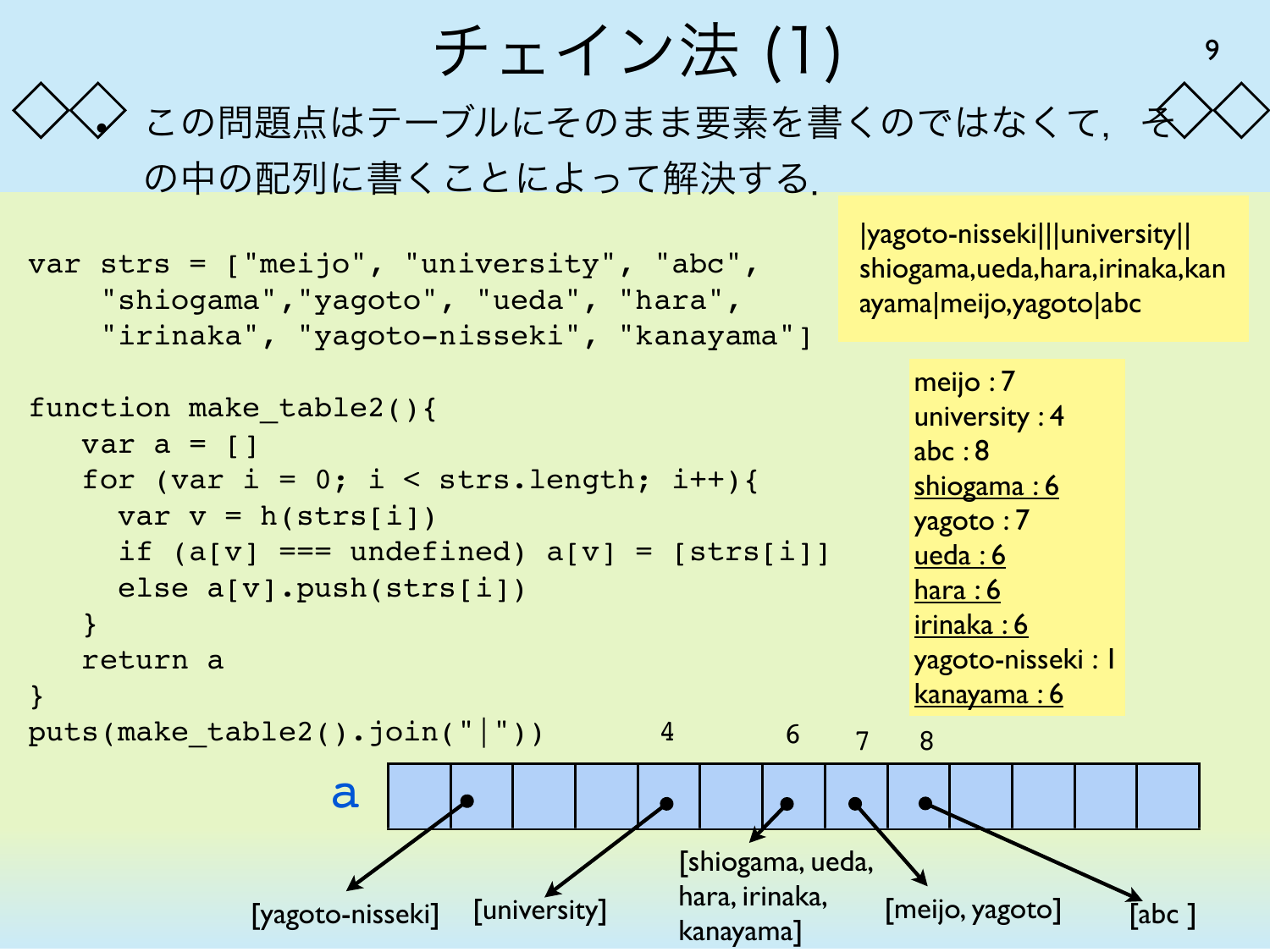

チェイン法 (2)

```
function search(s){
   var v = h(s)if (a[v] == undefined) puts(s + " is not in the table.")
    else {
      var lst = a[v]for (var i = 0; i < 1st.length; i++) {
        if (lst[i] == s) {
           puts(s + " is in the table") return;
 }
 }
       puts(s + " is not in the table.")
    }
}
var a = make table2()search("shiogama")
search("irinaka")
search("motoyama")
```
 セパレートチェイニ ング法の場合には, ハッシュ値を計算して から,さらにリストの 中身を探さないといけ ない場合がある.その 分時間がかかる.

10

shiogama is in the table irinaka is in the table motoyama is not in the table.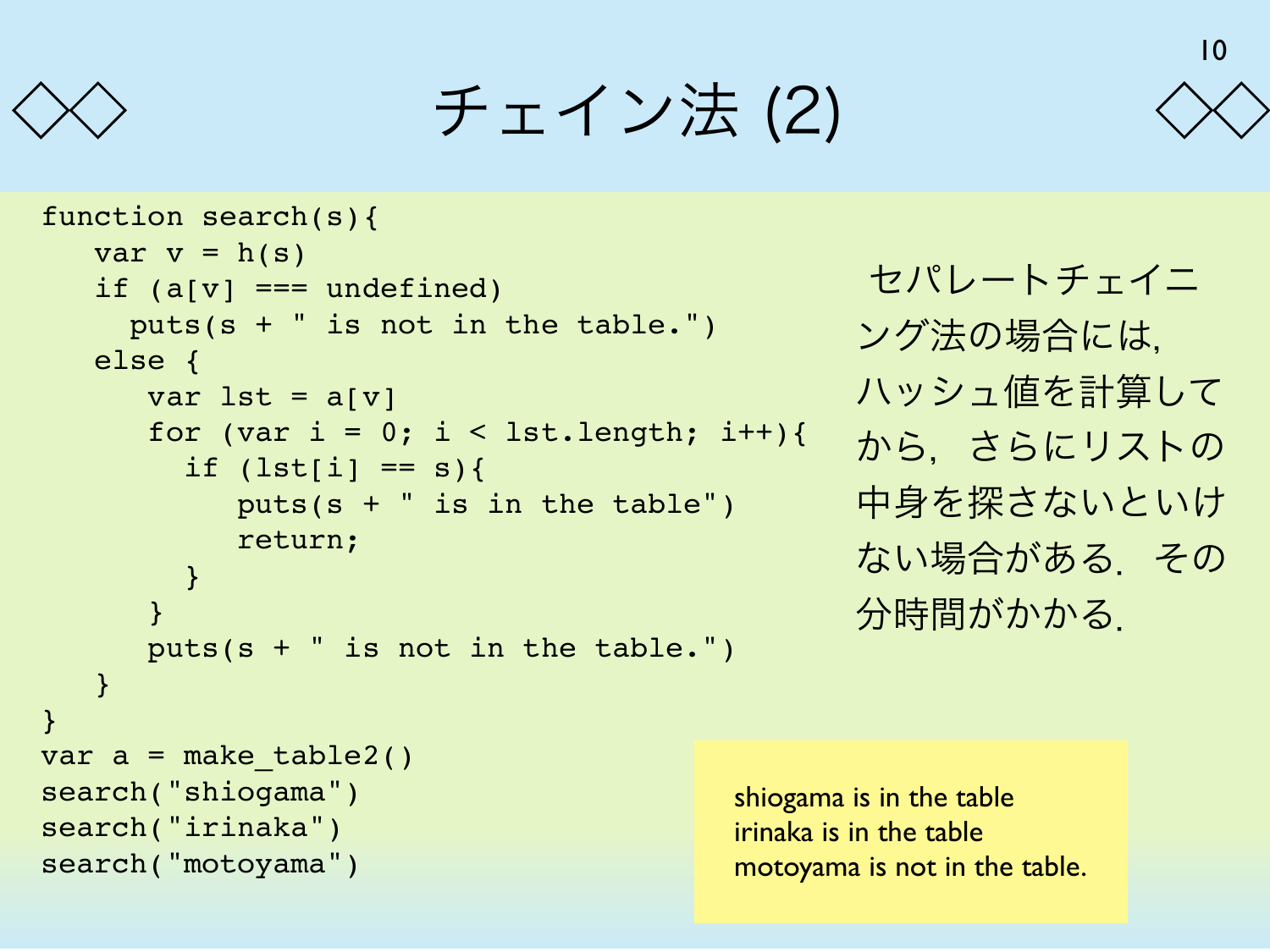

チェイン法 (3)

- 11
- テーブルの大きさを*m*として,管理するデータの数を*n*としたと

き,α = *n* / *m* のことを 占有率 (load factor)と呼ぶ.

- ハッシュ関数値はどの値も同じ程度の確からしさで出現すると いう仮定をおく(単純一様ハッシュの仮定)」
- 性質: テーブルの*i*番目の要素に繋がっているデータの個数を*xi* としたとき,その期待値 E[*xi*] = α となる.

 $E[x_1 + x_2 + \cdots + x_m] = E[x_1] + E[x_2] + \cdots + E[x_m] = E[n] = n$ 

単純一様ハッシュの仮定からすべて等しい  $= mE[x_i]$ 

$$
E[x_i] = n/m = \alpha
$$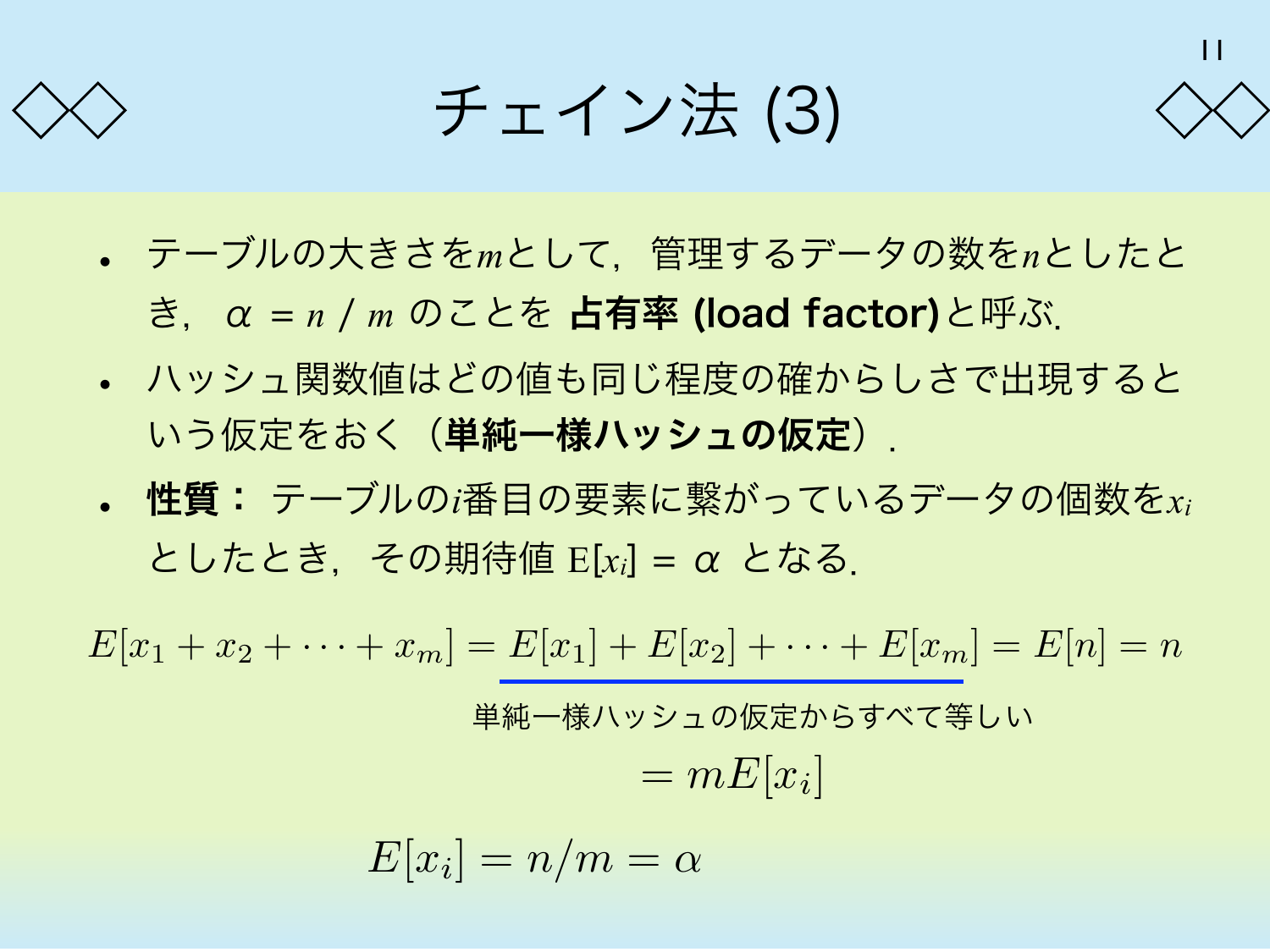

### チェイン法によるキーのアクセス時間(1)

性質: 衝突がチェイン法によって解決されるようなハッシュテー ブルで,単純一様ハッシュを仮定すると,失敗する探索にかかる 時間は平均 O(1 + α) である.

失敗する場合,ハッシュ値を計算して,その値に対応する テーブル上の場所を調べ,そこに繋がれているリストの要素 をすべて調べる.リストの要素数は平均αである.ハッシュ 関数値を計算するための時間も含めて探索にかかる時間は,  $O(1 + \alpha)$ である.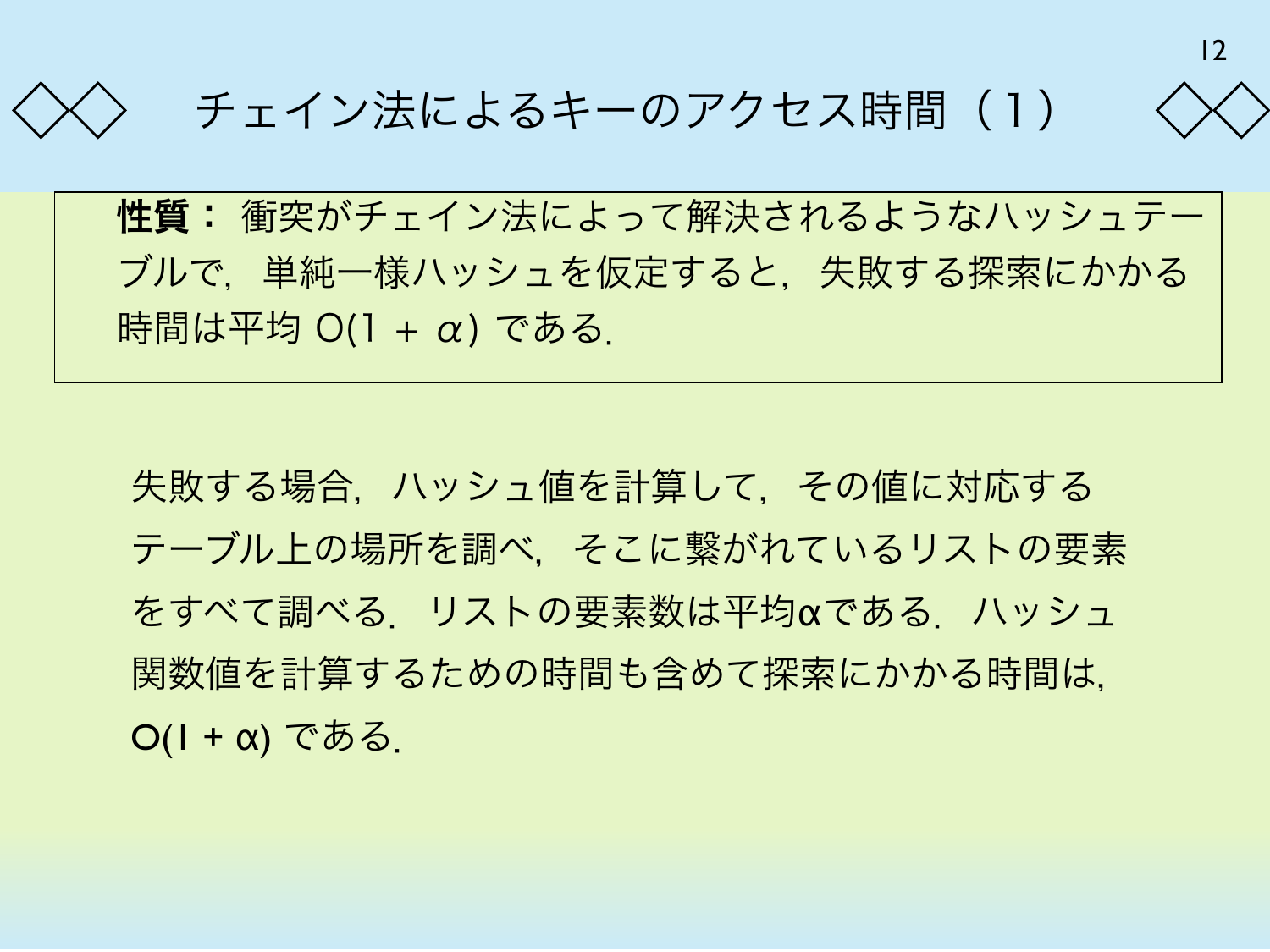

チェイン法によるキーのアクセス時間(2)

性質: 衝突がチェイン法で解決されるハッシュテーブルで,単純 一様ハッシュを仮定すれば,成功する探索にかかる時間の平均は  $O(1 + \alpha)$ である.

ある値がハッシュテーブルに存在するとき,その値を見つけるにはハッシュ 間数値を計算して,それに対応するリストを先頭から見て,対応するものを 探せばよい.その要素をサーチするには,始めその要素が付け加えられたと きのそのリストの長さの期待値 + 1となる. n個の要素がハッシュテーブルに 入るとすれば,平均のアクセス回数は,

$$
\frac{1}{n}\sum_{i=1}^{n} \left(1 + \frac{i-1}{m}\right) = 1 + \frac{1}{nm}\sum_{i=1}^{n} (i-1) = 1 + \frac{\alpha}{2} - \frac{1}{2m}
$$

したがって,ハッシュ関数の計算時間も含めて, *O*(2 + α*/*2 − 1*/*2*m*) となる.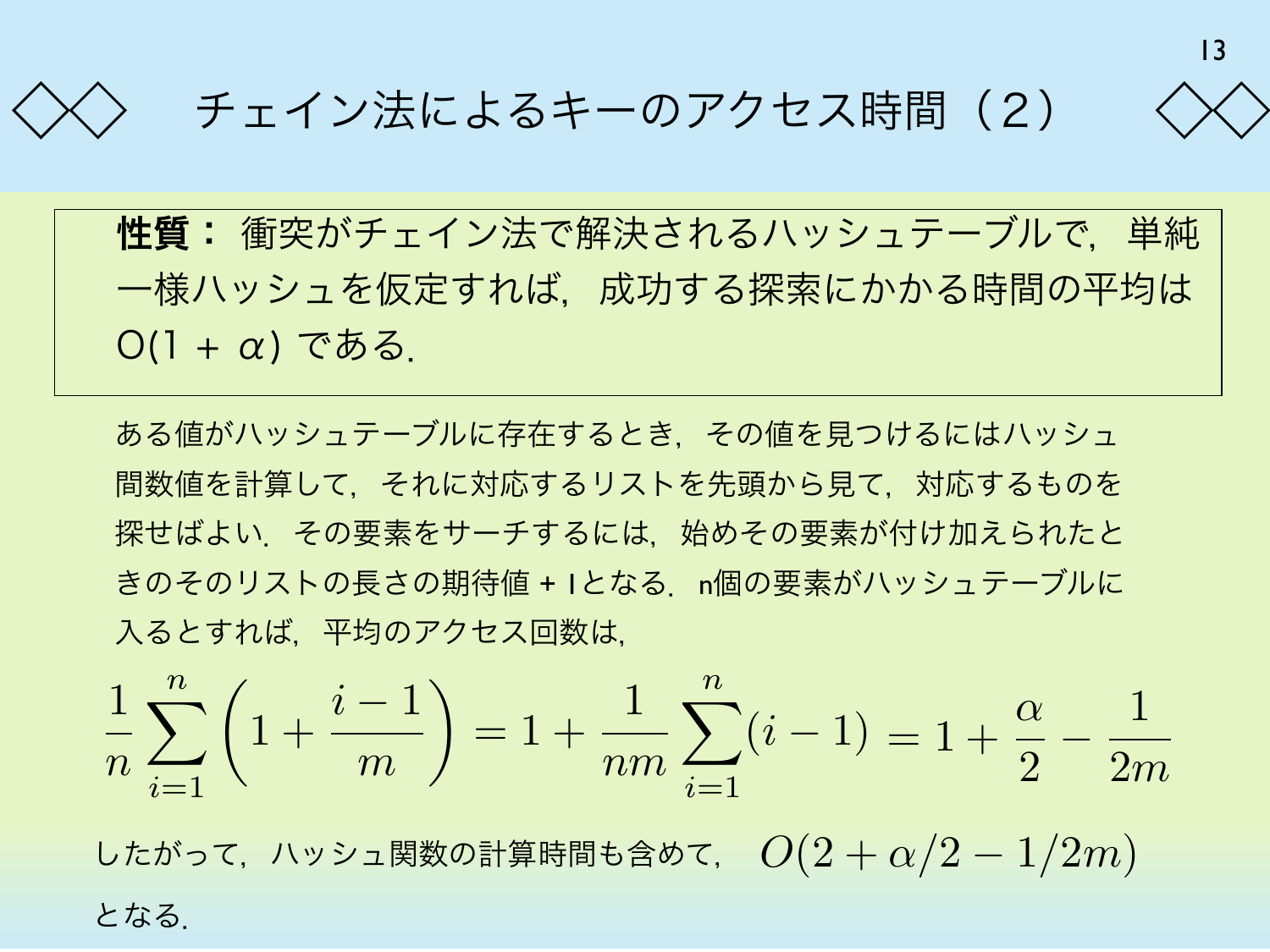



### チェイン法によるキーのアクセス時間 (3)

• 扱うデータの数nがmに比例する程度の個数であれば、α = n / m = 定数なので, データの挿入, 探索, 削除のすべての操作が O(1)で実行可能である.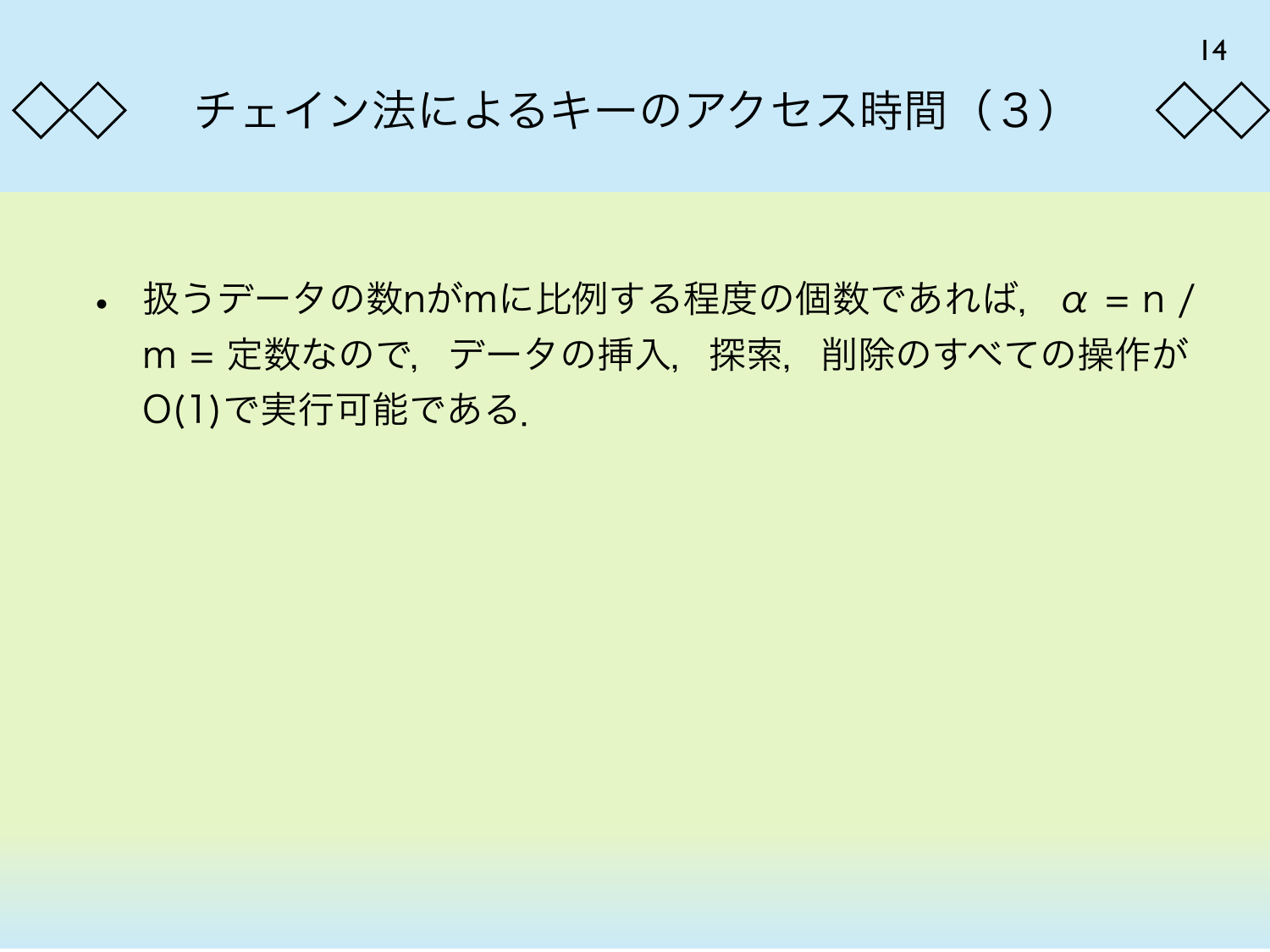15

ハッシュ関数の作り方 (1)

- ハッシュデータは整数であると仮定する.
- 比較的良いハッシュ関数を作る方法について考える.
- 単純な方法として除算法 (division method) がある.

 $h(k) = k \mod m$ 

mとして, 2の累乗を用いてはいけない. 除算法の場合, 下位 ビットをそのままもってくることになるので, 大抵の場合, あ まり良い結果が得られない. 同様にして, 10の累乗も避けるべ きである.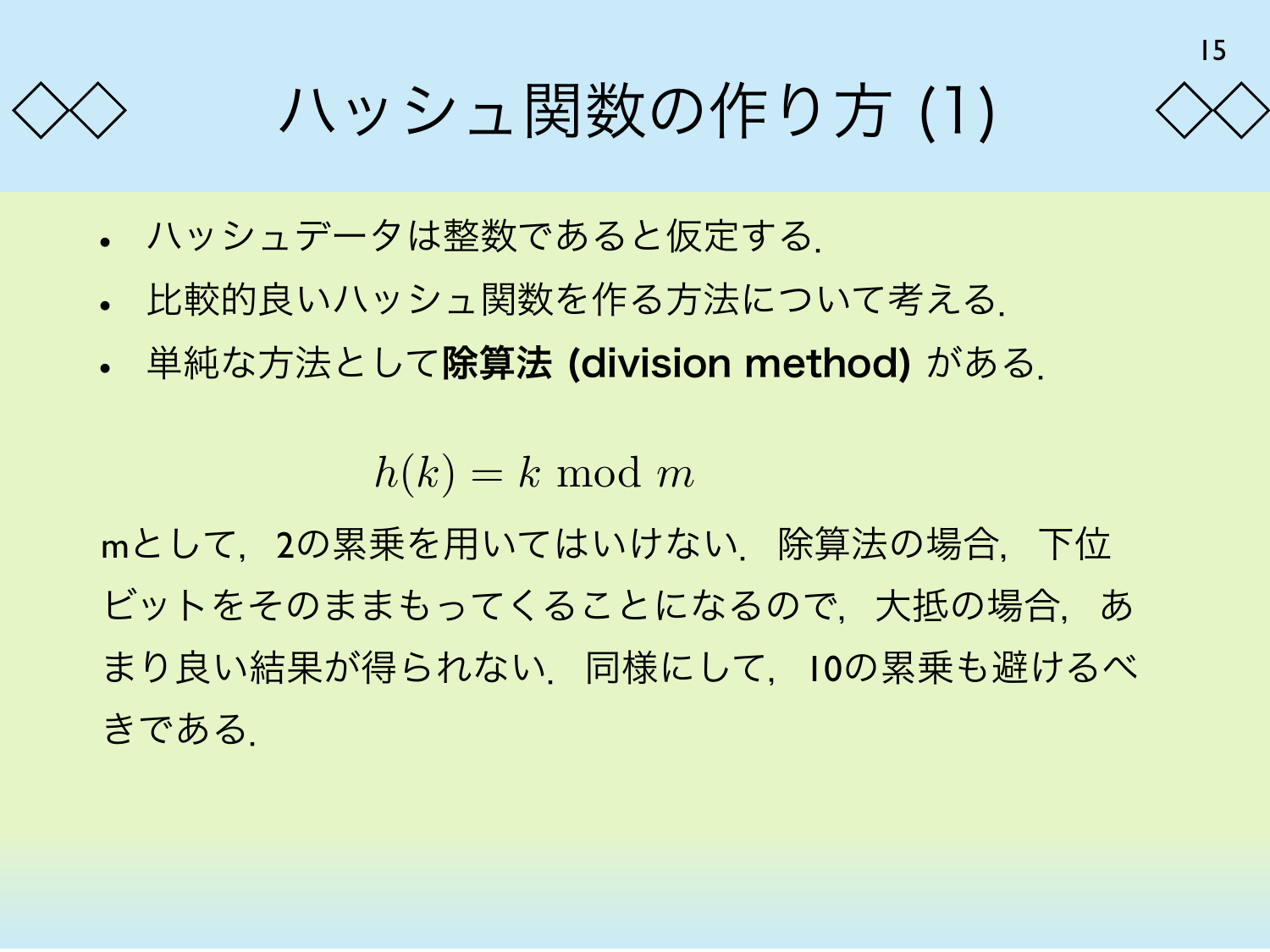16

 $\leftarrow$  ph<sup>s</sup> w  $\vdash \rightarrow$ 

ハッシュ関数の作り方 (2)

• m = 2p - 1としたとき, 除算法で文字列を扱うハッシュ関数を 作ると,このとき,それぞれの文字の区切れが2pであるとする とハッシュ関数は以下のようになる.

|  |             | ___ |
|--|-------------|-----|
|  | $\check{~}$ |     |

 $k = a_0 2^{3p} + a_1 2^{2p} + a_2 2^p + a_3$  $h(k) = k \mod (2^p - 1)$  と仮定すれば,  $h(k) = a_0 2^p 2^p 2^p + a_1 2^p 2^p + a_2 2^p + a_3$  $a_0 \cdot 1 \cdot 1 \cdot 1 + a_1 \cdot 1 \cdot 1 + a_2 \cdot 1 + a_3$  $= a_0 + a_1 + a_2 + a_3$ 

となり,文字の順番に依らず同じ値がでてしまい,良くない.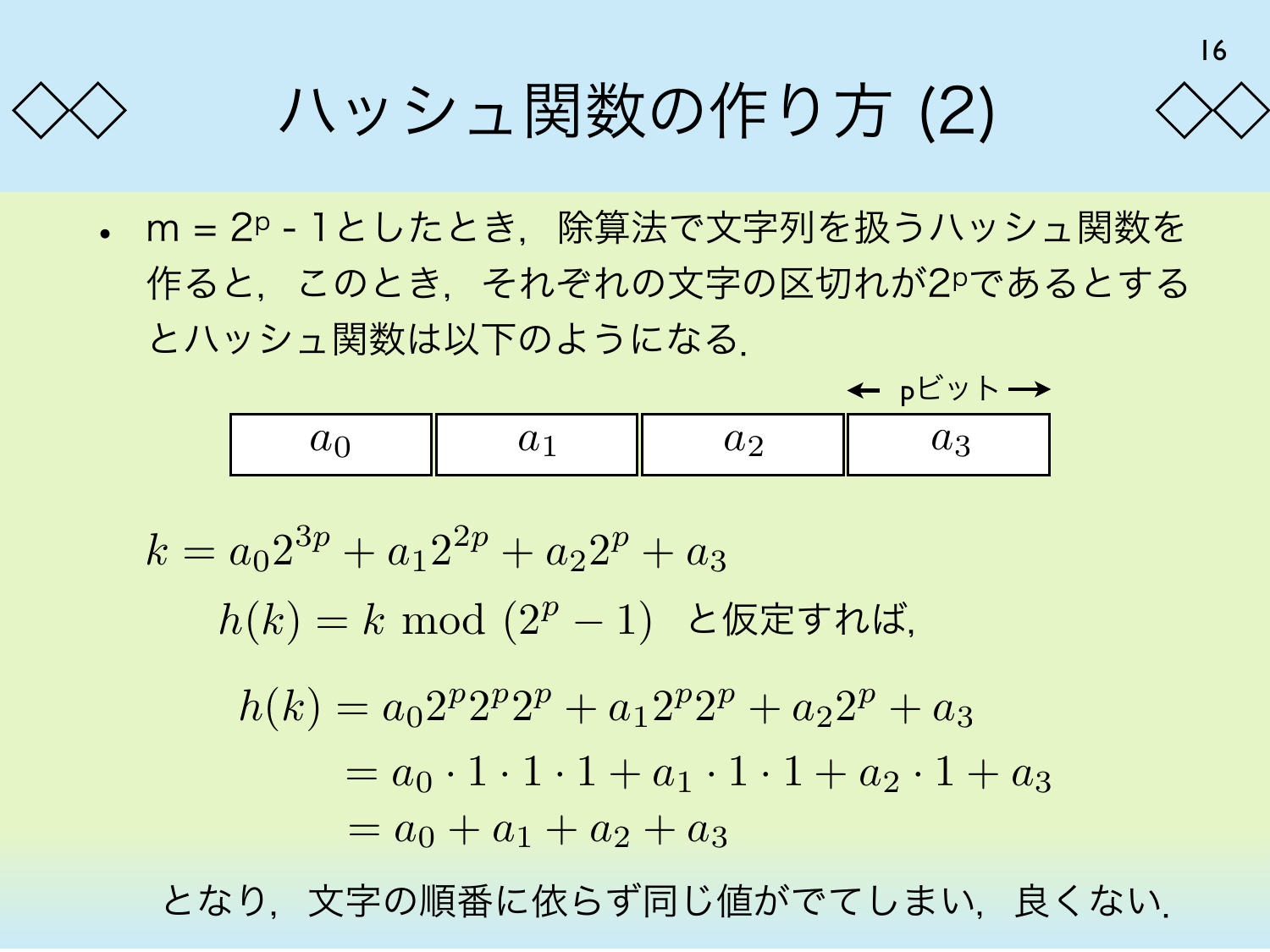

ハッシュ関数の作り方 (3)

```
• 実際, 以下のようになる.
```

```
function h(s){
  var sum = 0var p = 255for (var i = 0; i < s.length; i++){
     var c = s.charCodeAt(i)
     sum = (sum * 256 + c) % p
   }
   return sum
}
function work(s){
   puts(s + ": " + h(s))
}
work("abc")
work("bca")
work("yamamoto")
work("motoyama")
```

| abc: 39        |
|----------------|
| <b>bca: 39</b> |
| yamamoto: 106  |
| motoyama: 106  |
|                |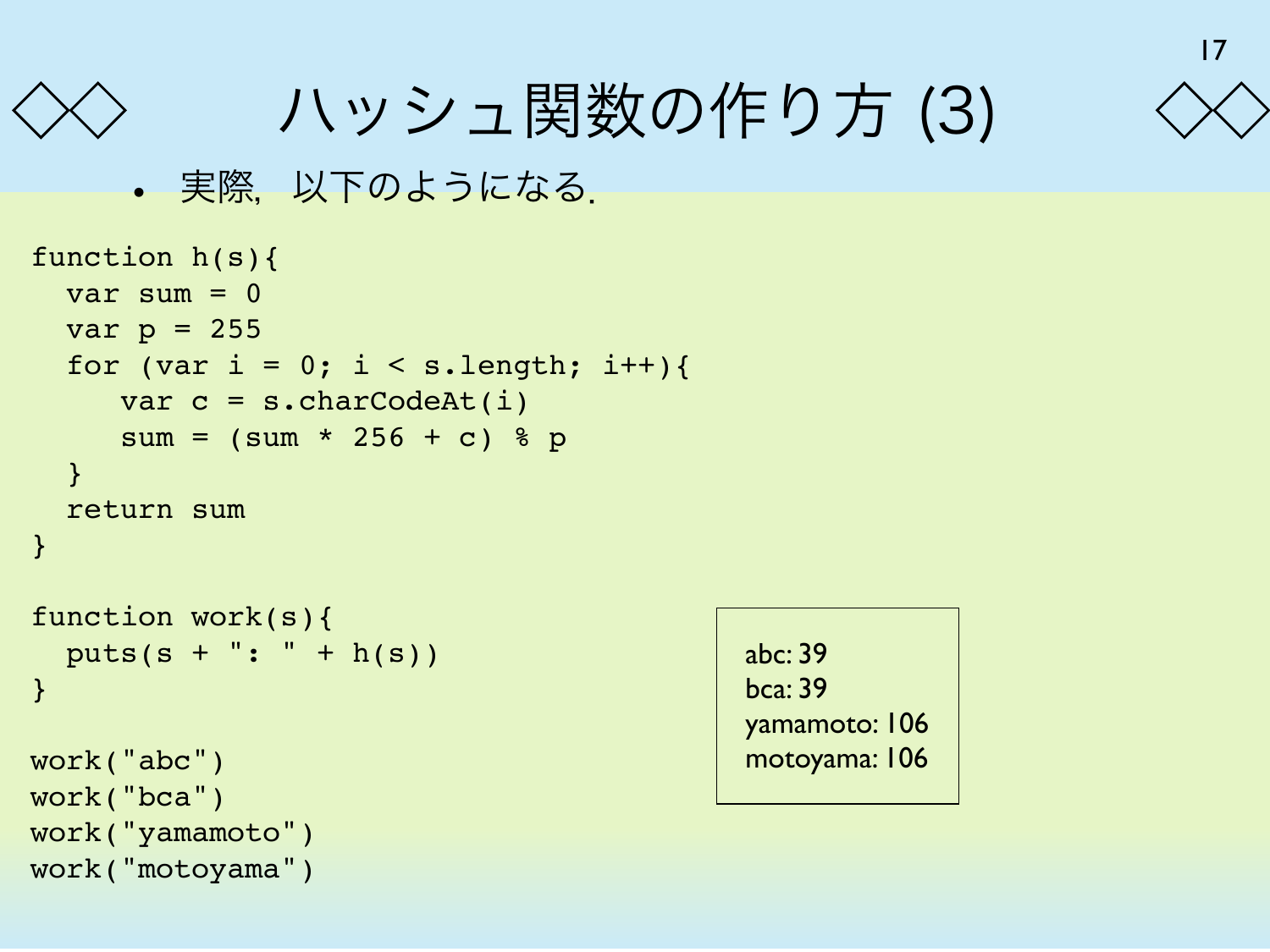

乗算法 (1)



ハッシュ関数として乗算法が知られている.これは,ある定数を実数値 に掛けて,その小数点部分を用いてハッシュ関数値を計算する方法であ る.直接的には入力は適当な整数(実数)であることが必要である.

 $h(k) = |m(kA \mod 1)|$ 

ただし,Aは適当な定数である.また,0~m - 1がハッシュ関数の値 域となる. D. E. Knuthによれば、A = (√5 - 1) / 2 とすると良い結 果が得られる.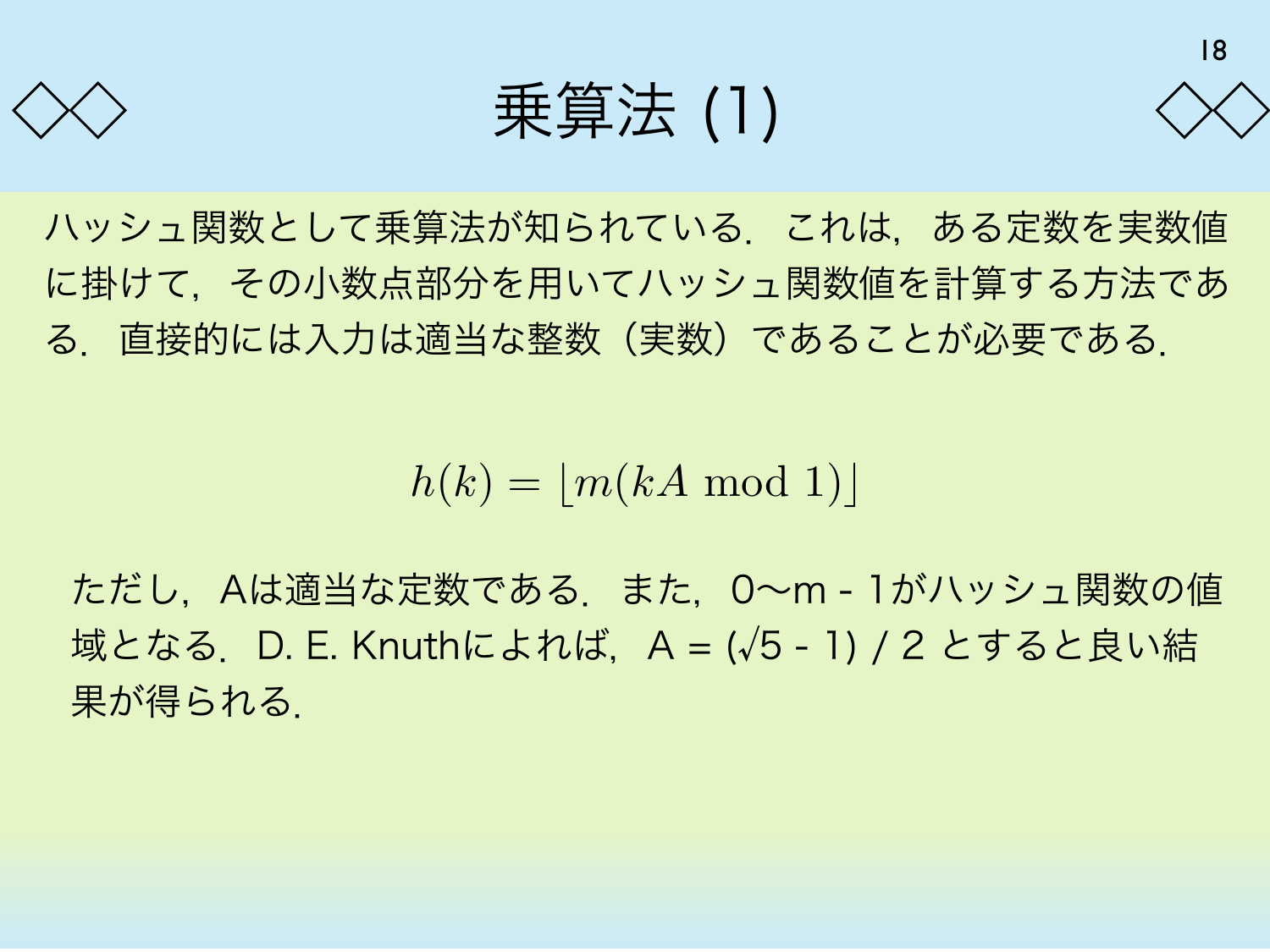

乗算法 (2)



19

• 以下のようなプログラムを実行してみる.freqには頻度が入 る.100000個のデータについて,どのようにハッシュ関数値 が分布するか調べると以下のようになる.

```
function work(){
    var A = (Math.sqrt(5) - 1) / 2var m = 50 function h(k){
         var b = A * kvar n = Math.floor((b - Math.floor(b))) * m return n
     }
    var freq = []for (var i = 0; i < m; i++) freq[i] = 0
    for (var i = 0; i < 100000; i++){
         var i = h(i)freq[j] += 1 }
     puts(freq)
}
work()
                                      2000,2000,2000,2000,2000,2000,2001,1998,2002,1999,
                                      2001,2000,1999,2000,2000,2000,2001,1999,2001,1998,
                                      2000,2000,2001,2000,1999,2001,2000,1999,2000,2000,
                                      2001,1999,2002,1998,2001,1999,2001,1999,2000,2001,
                                      2000,2000,2001,1998,2001,2000,2000,2000,2000,2000
```